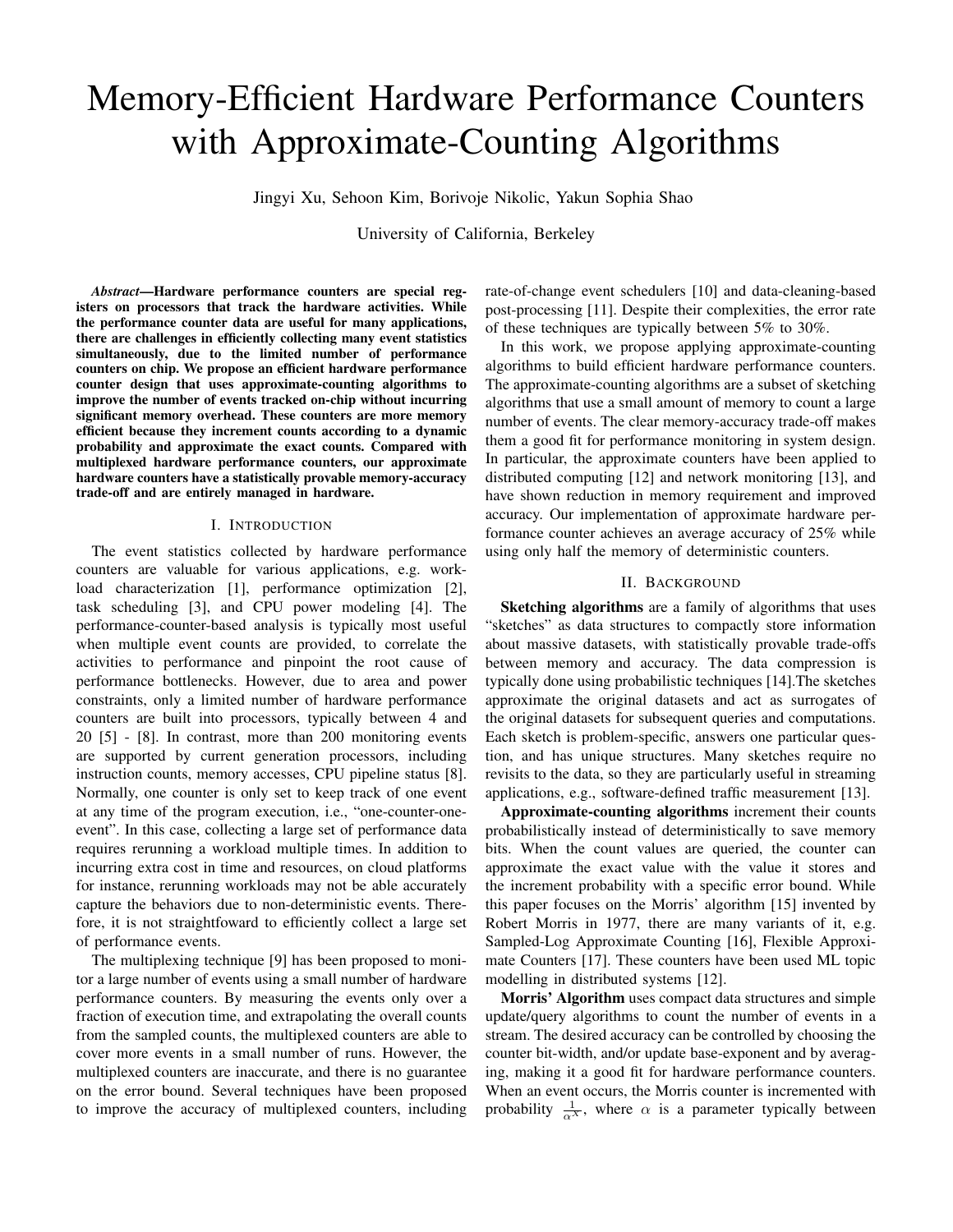

Fig. 1. Rocket core with Approximate Performance Counters.

1 and 2 and X is value in the counter before the update. When the number of events seen so far is queried, the value  $\alpha^X$  is returned. This counter is an unbiased estimator of the actual count, however, it can have a high variance when  $\alpha$  is close to 2. In particular, when  $\alpha = 2$ , the failure probability  $P(|c'-c| > \epsilon c) < \frac{1}{2\epsilon^2}$ , where c is the actual number of events and  $c'$  is the output of the counter.

One of the commonly-used strategies to decrease the variance is to run multiple independent Morris counters in parallel as a Morris group counter and average their outputs. The failure probability of a Morris group counter is  $\frac{1}{groupsize}$  of a single Morris counter. It effectively improves the accuracy without adding excessive overhead on the hardware.

### III. METHODOLOGY

We leverage the Rocket Chip generator [18] to implement Morris counters in hardware. By default, it generates a RISC-V in-order pipelined CPU core with 29 general 64-bit hardware performance counters, and 29 event selector registers.

Overall Architecture: Figure 1 illustrates the overall architecture of our probabilistic hardware performance counter. First, user registers the specific events to be monitored, e.g., I-cache miss and branch mispredcition into the event selector registers. Those event signals are tracked during the program execution and, if they occur, the system calls inc() of the corresponding Morris group counter. Then the Morris group counter forwards that signal to all the Morris counters to probabilistically update their internal states. As the Morris counter is connected with the random probability generator module, it can probabilistically accept or deny the increment signal according to its internal state. In particular, the Morris counters in the same Morris group counter do not share the same random probability generator so that they can behave independently. Finally, if user queries the Morris group counter, i.e., query(), it queries all the Morris counters and returns the average of their predictions.

Hardware Morris Counter: We use 6-bit Morris counters that can each store up to  $2^{64}$  counts in expectation. Since a single Morris counter tends to produce a large variance, 5 Morris counters are grouped into one Morris group counter. All counters in a group counter count the same event and the



Fig. 2. Relative errors of the proposed approximate counters. The max 129% relative error of arithmetic is left out to better visualize the lower range.

average of the counter values is used. Comparing with the deterministic counter that requires 64-bit for counting up to  $2^{64}$ , the Morris group counter only needs 30-bit, which allows  $2 \times$  improvement in terms of storage utilization.

Hardware Probability Generation: Since Morris counters rely on randomness for the probabilistic increment, we need a random probability generator module that takes as input X and outputs 1 with the probability of  $\frac{1}{2^X}$ . A random number of  $X$ -bit is generated by a Fibonacci linear-feedback shift register and then reduced to 1-bit with bitwise OR operation, which produces the output of 0 with the probability of  $\frac{1}{2^x}$ .

## IV. EVALUATION

We generate our Rocket Core with built-in deterministicincrement performance counters and approximate counters for RTL simulation. To gague the accuracy of our sketching hardware counter, we run two benchmarks from the standard RISC-V testbench library, spmv(sparse matrix-vector multiplication) and vvadd(vector-vector add). Each benchmark are first run on the standard RISC-V processor to set baselines, and the simulated 50 times on the processor with Morris counters.

The maximum, 3rd quartile, 1st quartile and minimum of relative errors of each performance events are aggregated in Figure 2. Overall, the average errors are between 10% and 30%. The minimum errors stay consistently within 5%. In contrast, there is more variability in the maximum errors, ranging from  $40\%$  to  $120\%$ . The relative error can get larger than  $100\%$ due to  $2^X$  reconstruction. However, the theoretical error bound show that when  $\alpha = 2$ ,  $P(|c' - c| > 0.75c) < \frac{1}{2 \cdot 0.75^2} = 0.89$ , so relative errors over 75% are less likely to occur.

### V. CONCLUSION

We propose hardware performance counters with approximate-counting algorithms that use only half of the bit-width of regular performance counters and show 5% decrease in relative errors compared to previous works. For future work, we would like to experiment with techniques to further improve accuracy of approximate hardware counters.

#### VI. ACKNOWLEDGEMENT

This work was supported in part by the NSF Award 1955450 and in part by ADEPT Lab industrial sponsors and affiliates.